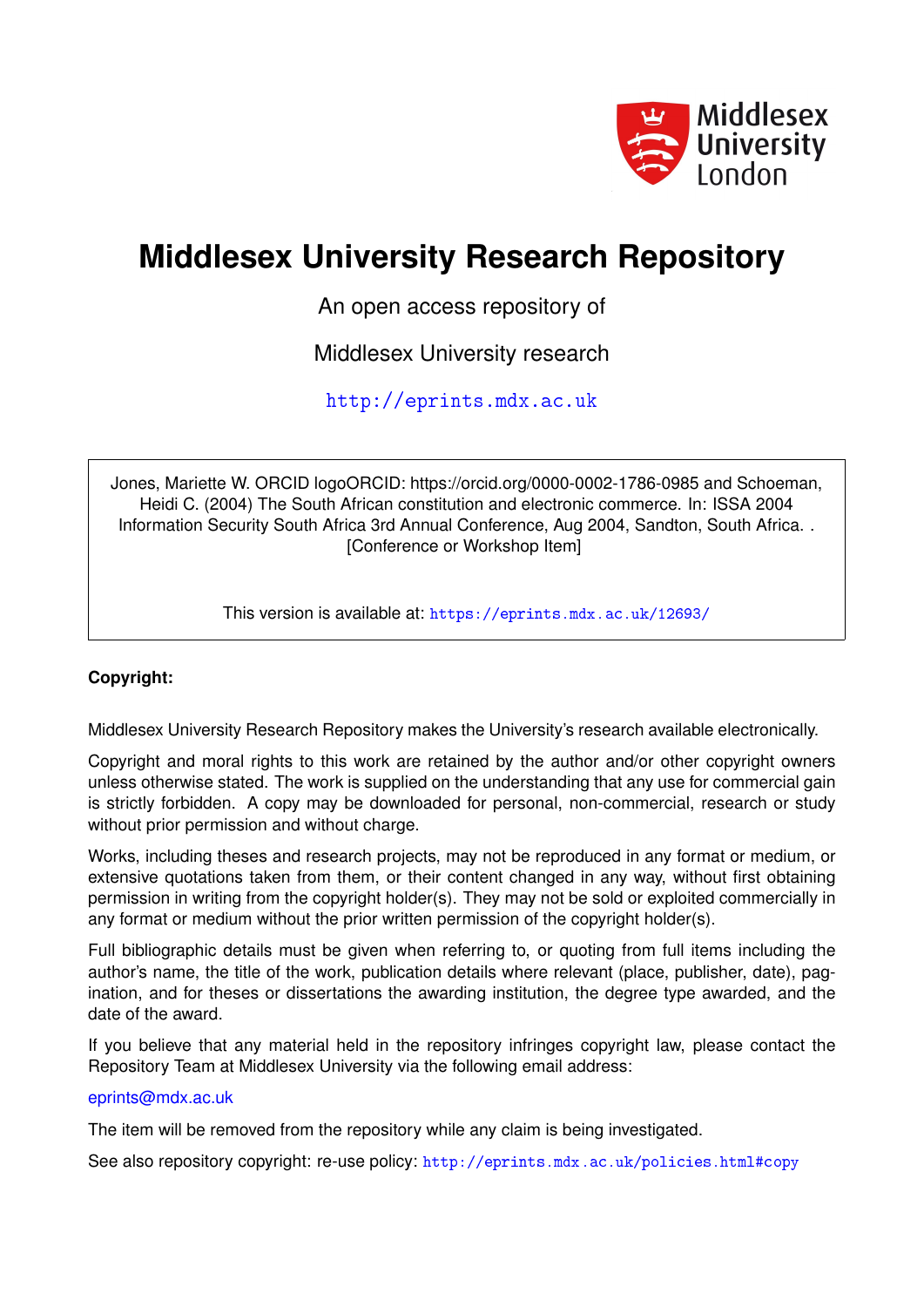# **THE SOUTH AFRICAN CONSITUTION AND ELECTRONIC**

# **COMMERCE**

#### **Ms Heidi Schoeman (Advocate of the High Court of South Africa) and Ms Mariëtte**

#### **Jones (Attorney of the High Court of South Africa)**

Technikon Witwatersrand

#### ABSTRACT

In the world of electronic commerce individuals unwittingly impart their information to possible predators of personal information. For example, cookies are used to "tag" users accessing a specific web site. When the user accesses the same site again, a copy of the cookie alerts the remote server, who then knows whom the user is and that s/he visited the site before. Obtaining and dealing in data about web users have become everyday occurrences – in some instances such "data mining" forms the main focus of several businesses.

It is common cause that the Internet may be and indeed is used quite frequently in manners that infringe various rights contained in our Bill of Rights. In many cases, what happens on the Internet may also attract criminal liability. As a result it often happens that two fundamental rights, namely the right to freedom of expression and the right to privacy, come into potential conflict.

In a democracy, freedom of expression is almost taken for granted. The press and other media, especially, rely heavily on this right. In South Africa, section 16(1) of the Constitution guarantees the right to freedom of expression, which includes, among others, freedom of the press and other media; freedom to receive or impart information or ideas; freedom of artistic creativity; academic freedom and freedom of scientific research. As such, it may be that spammers have the constitutional right to commercial expression. The question is: Do spammers have the right to express themselves in private property? It is suggested that they be only allowed to do so after having obtained the consent of the individual to be included in a mailing list that would be used to send unsolicited e-mail advertising. Section 45 of the Electronic Communications Transactions Act of 2002 (ECTA) now prohibits the sending of unsolicited goods, services or communications.

The right to privacy is protected by section 14 of the South African Constitution. In contrast thereto, section 32 of the Constitution guarantees the right to access to information. Neither of these rights are absolute rights, as they may be limited in accordance with section 36 of the Constitution.

The ECTA prescribes that suppliers of goods on the Internet need to, amongst others, make its privacy statement available to users of its site. The ensuring of the right to privacy is not, however, a compulsory provision of ECTA. Section 50 of the ECTA provides for the voluntary compliance of the principles pertaining to the collection of personal information as set out in section 51 of the Act.

Against this background, this paper addresses the South African legal background to privacy on the Internet.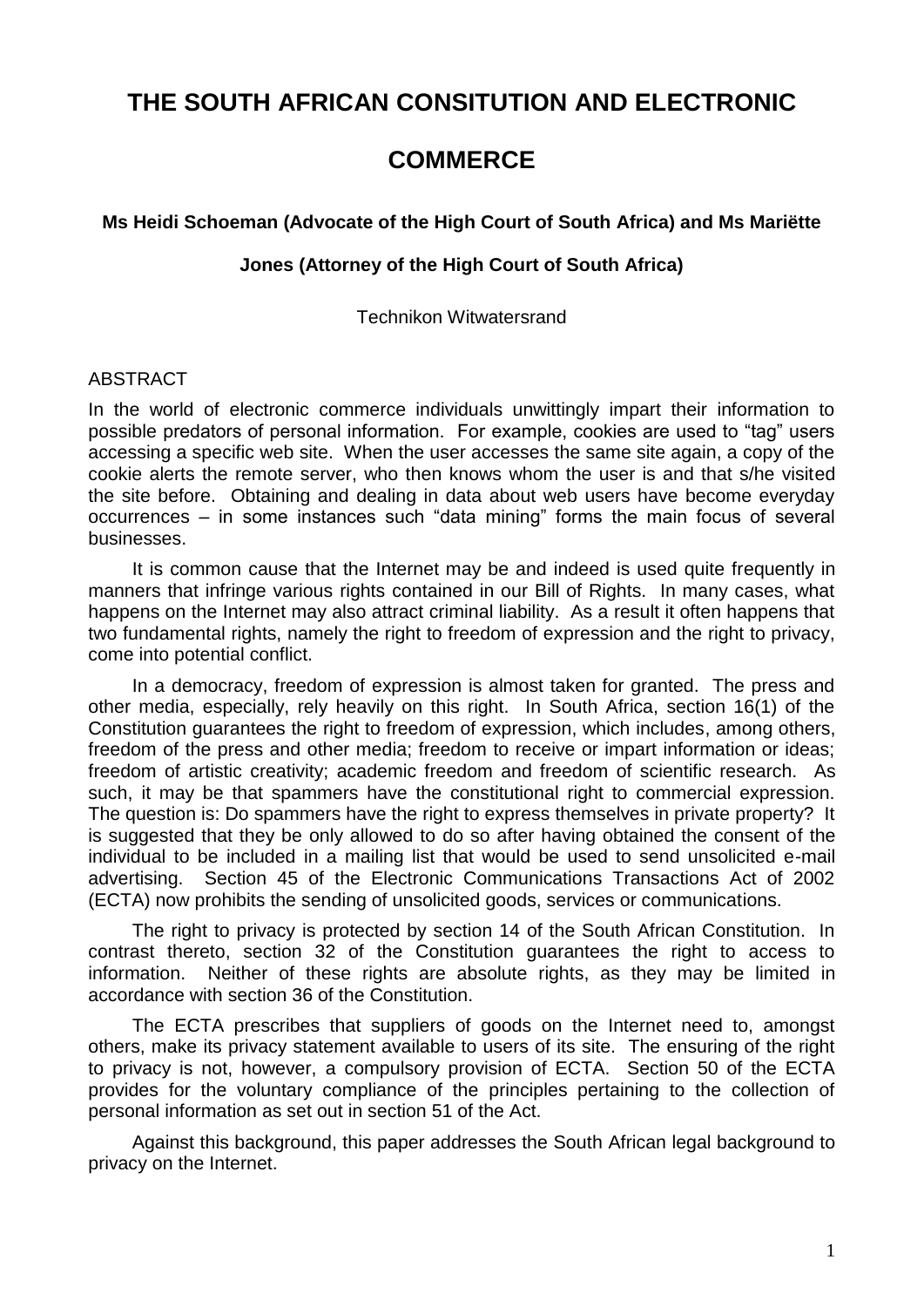KEY WORDS

Right to freedom of Expression - Right to privacy – limitation of fundamental rights – Spamming - Electronic Communications Transactions Act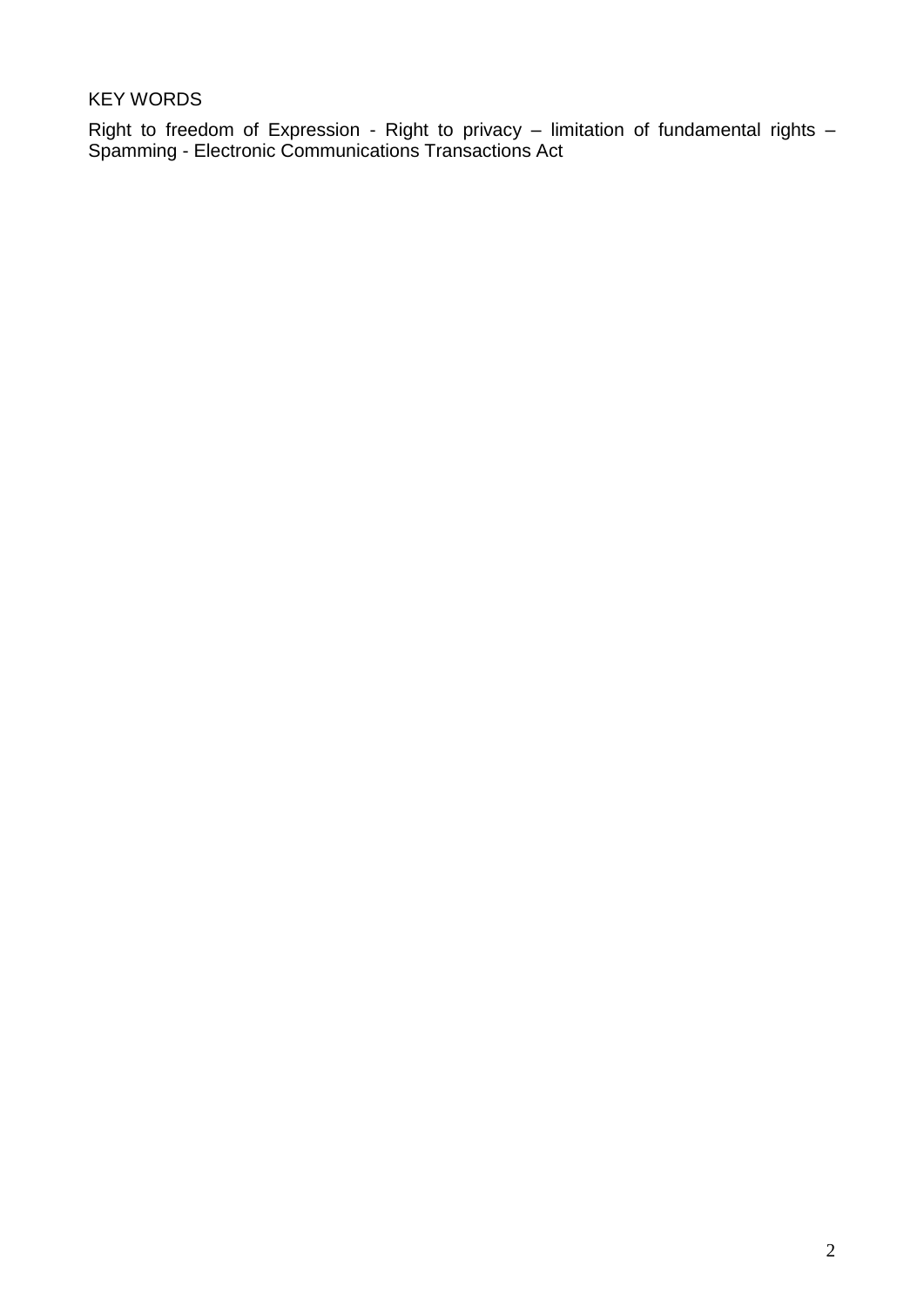# **THE SOUTH AFRICAN CONSITUTION AND ELECTRONIC COMMERCE**

# **1. INTRODUCTION**

When considering several of the methods employed in electronic commerce conducted via the Internet, e.g. the use of spam<sup>1</sup> and cookies<sup>2</sup>, two potentially conflicting fundamental rights contained in the Bill of Rights of the South African Constitution<sup>3</sup> come into play, namely, the right to freedom of expression, and the right to privacy.

Spamming has been defined as "the bulk sending of unsolicited e-mail advertisements to huge numbers of Internet users"<sup>4</sup> . It may be argued that spammers have the constitutional right to commercial expression<sup>5</sup>. The question is: Do spammers have the right to express themselves in private property? The same question may be posed regarding the use of cookies, data mining, etc.

In certain instances the fundamental rights contained in the Bill of Rights may be limited in accordance with the so-called "limitations clause" - section 36 of the Constitution. In what follows, the limitations clause will firstly be examined, after which the rights to privacy and freedom of expression, and in particular the circumstances relating to their limitation, will be analysed. In the second part of this paper, the provisions of the ECTA as being a "law of general application" in terms of Section 36 will be discussed in detail.

# **2. SECTION 36 – THE LIMITATIONS CLAUSE**

Section 36 of the Constitution, the so-called "limitations clause", specifically allows a limitation of a fundamental right in certain circumstances. The section states that the rights in the Bill of Rights may be limited only in terms of a law of general application, and then only to the extent that the limitation is reasonable and justifiable in an open and democratic society based on human dignity, equality and freedom<sup>6</sup>. In order to determine whether this is so, one should further take into account all relevant factors, including the nature of the right; the importance of the purpose of the limitation; the nature and extent of the limitation; the relation between the limitation and its purpose; and less restrictive means to achieve the purpose<sup>7</sup>.

# **3. SECTION 36 THROUGH THE CASES**

In considering the constitutionality of the death penalty, the Constitutional Court in S *v*  Makwanyane<sup>8</sup> formulated certain guidelines concerning the application of the general limitations clause<sup>9</sup> in the interim Constitution<sup>10</sup>. It was pointed out that the limitation of constitutional rights for a purpose that is reasonable and necessary in a democratic society is ultimately an assessment based on proportionality. This in turn calls for the weighing up of the purposes, effects and importance of the infringing legislation against the nature and effect of the infringement caused by the legislation. The more severe the

 $\overline{a}$ 1  $\overline{2}$ 

<sup>3</sup> *Constitution of the Republic of South Africa* Act 108 of 1996 (**"the Constitution"**).

<sup>4</sup> Buys (Ed). 2000. *Cyberlaw @ SA: The Law of the Internet in South Africa* 381.

 $5$  Section 16(1) of the Constitution. The issue regarding the substantive content of any spam will not be addressed here.

 $\frac{6}{7}$  Section 36(1).<br> $\frac{7}{7}$  Section 36(1).

Section 36(1)(a)-(e).

<sup>8</sup> 1995 3 SA 391 (CC).

<sup>9</sup> *S v Makwanyane* (op.cit.) para 104

<sup>&</sup>lt;sup>10</sup> The Constitution of the Republic of South Africa Act 200 of 1993 herein referred to as "the Interim Constitution".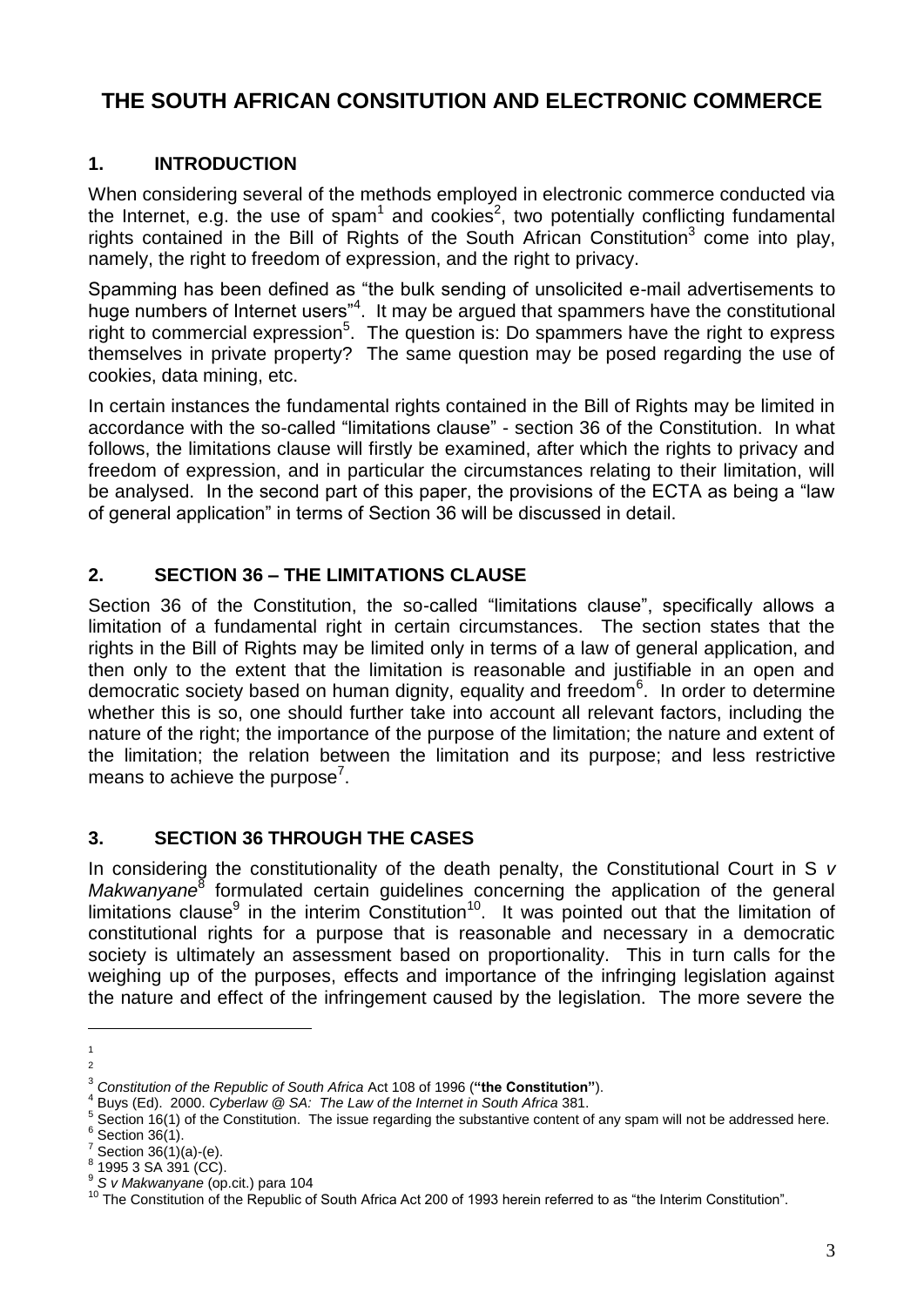limitation/s of a fundamental right, the more compelling the reasons for its justification should be $^{11}$ .

In *Makwanyane* the court weighed up the rights to life, to human dignity and to freedom from inhuman or degrading punishment against the purposes of the death penalty, viz. as a deterrent to violent crime and its recurrence and as a fitting retribution for such crimes<sup>12</sup>. The court found that, given the drastic effects of the death penalty, a far less restrictive means of achieving the same purpose, namely life imprisonment, should be preferred<sup>13</sup>.

The balancing approach formulated in *Makwanyane* was subsequently applied in several cases. In *National Coalition for Gay and Lesbian Equality and Another v Minister of Justice and Others<sup>14</sup>* the Constitutional Court was asked to adjudicate upon the constitutionality of various statutory prohibitions concerning sodomy<sup>15</sup>. After finding that the criminalisation of sodomy infringed the right to privacy in section 14 of the Constitution<sup>16</sup>, the Court enquired whether such infringement of the right to privacy could be justified in terms of s 36 of the Constitution. It was held that such limitation was be justifiable as it was a *severe* limitation of the right<sup>17</sup>, the limitation itself served no valid unjustifiable as it was a *severe* limitation of the right<sup>17</sup>, the limitation itself served no valid purpose<sup>18</sup>, and furthermore, an analysis of the jurisprudence of other open and democratic societies based on human dignity, equality and freedom on balance supported the conclusion that the criminalisation of sodomy was unjustifiable<sup>19</sup>.

In *S v Manamela* the reverse onus provision of the *General Law Amendment Act*<sup>20</sup> was weighed up against the right of arrested, detained and accused persons to remain silent<sup>21</sup>. It was held that the effective prosecution of crime was a societal objective of great significance which could, where appropriate, justify the infringement of fundamental rights<sup>22</sup>, and that it outweighed the right to silence in this instance<sup>23</sup>.

Ultimately therefore, the purpose of any given law will be weighed up against the importance of the fundamental right that it stands to infringe.

#### **4. RIGHT TO PRIVACY**

<sup>11</sup> See *S v Bhulwana* 1996 1 SA 388 (CC) para 18. See also *S v Manamela and Another (Director-General of Justice intervening)* 2000 3 SA 1 (CC) para 32.

<sup>12</sup> *S v Makwanyane* (op.cit.) para 117 and para 185.

<sup>13</sup> *S v Makwanyane* (op.cit.) para 128. See also para 184 in which Didcott J questions the deterrent effect of the death penalty.

<sup>1999 1</sup> SA 6 (CC).

<sup>15</sup> Viz. section 20A of the *Sexual Offences Act* 23 of 1957; the inclusion of sodomy as an item in Schedule 1 to the *Criminal Procedure Act* 51 of 1977 and the inclusion of sodomy as an item in the Schedule to the *Security Officers Act* 92 of 1987.

<sup>&</sup>lt;sup>16</sup> National Coalition for Gay and Lesbian Equality (op.cit.) para 32.

<sup>17</sup> *Ibid* para 36.

<sup>18</sup> *Ibid* para 37.

<sup>19</sup> *Ibid* para 39 read with para 57.

<sup>20</sup> Act 62 of 1955, section 5. This section provided for an accused to prove that she or he had reasonable cause for believing that goods acquired or received were the property of the person from whom they were received or that such person had the authority of the owner to dispose of them.

 $2^2$ <sup>21</sup> S 35(1)(a) of the Constitution.

<sup>22</sup> *S v Manamela* (op.cit.) para 27.

<sup>23</sup> *Ibid* para 38 where it was held that "there was nothing unreasonable, oppressive or unduly intrusive in asking an accused who had already been shown to be in possession of stolen goods, acquired otherwise than at a public sale, to produce the requisite evidence, namely that she or he had reasonable cause for believing that the goods were acquired from the owner or from some other person who had the authority of the owner to dispose of them."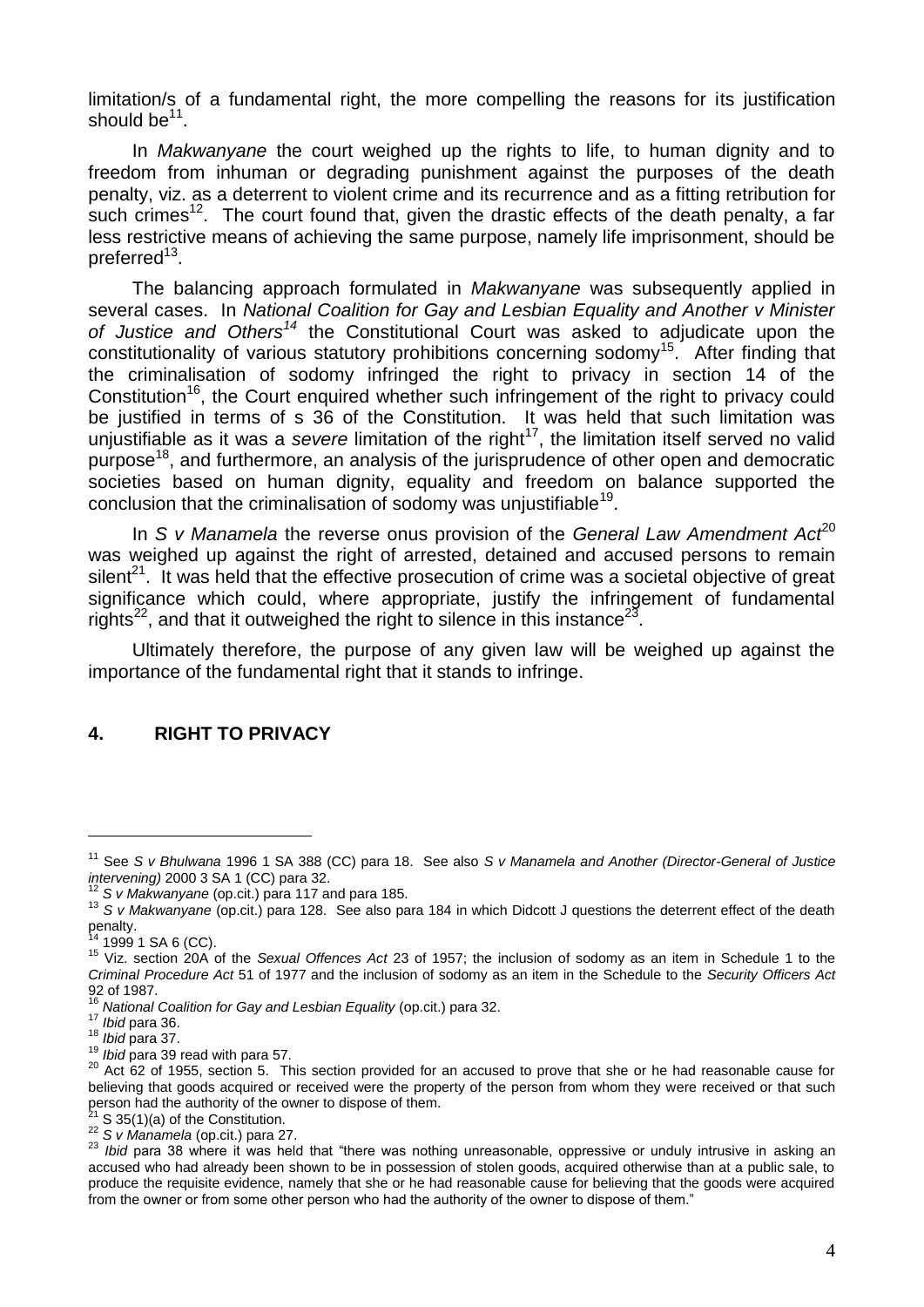### **4.1 INTRODUCTION**

Section 14 of the Constitution states that everyone has the right to privacy, which shall include the right not to have their person or home searched; their property searched; their possessions seized; or the privacy of their communications infringed<sup>24</sup>. It is said that section 14 protects *information* to the extent that it limits the ability to gain, publish, disclose or use information about others $25$ .

#### **4.2 RIGHT TO PRIVACY THROUGH THE CASES**

That a high premium was to be placed on the right to privacy in the new South Africa became clear soon after the Interim Constitution was adopted. Ackerman J analysed and discussed the concept of personal privacy in the Constitutional Court case of *Bernstein v Bester<sup>26</sup>*, and stated that a very high level of protection should be given to the individual's intimate personal sphere of life and the maintenance of its basic preconditions, and that there was a final untouchable sphere of human freedom that was beyond any interference from any public authority.

In a subsequent case<sup>27</sup>, Langa DP elaborated on the above by clearly stating that the right to privacy does not relate solely to the individual within his or her intimate sphere:

"[W] hen people are in their offices, in their cars or on mobile telephones, they still retain a right to be left alone by the State unless certain conditions are satisfied. Wherever a person has the ability to decide what he or she wishes to disclose to the public and the expectation that such a decision will be respected is reasonable, the right to privacy will come into play."

In *Case v Minister of Safety and Security*<sup>28</sup> the accused successfully challenged the constitutionality of statutory charges relating to the possession of pornography<sup>29</sup>. The Constitutional Court held that any ban imposed on the possession of erotic material kept within the privacy of one's home invaded the personal privacy guaranteed by the (interim) Constitution<sup>30</sup>.

It is important to note, however, that like most other fundamental rights, the right to privacy is not absolute. While stressing the importance of the right to privacy, the Constitutional Court in the *Case* matter also stated that "the protection accorded to the right of privacy is broad but it can also be limited in appropriate circumstances<sup>"31</sup>, and that the scope of a person's privacy should extend only to those areas where he/she would have a *legitimate expectation* of privacy<sup>32</sup>.

 $24$  Section 14(d).

<sup>25</sup> McQuoid-Mason. 1998. *Constitutional Law of South Africa* "Privacy" 18.

<sup>26</sup> *Bernstein op.cit.*

<sup>27</sup> *Investigating Directorate: Serious Economic Offences and Others v Hyundai Motor Distributors (Pty) Ltd and Others: In Re Hyundai Motor Distributors (Pty) Ltd and Others v Smit NO and Others* 2001 1 SA 545 (CC).

<sup>28</sup> *Case and Another v Minister of Safety and Security and Others* 1996 3 SA 617 (CC); *Curtis v Minister of Safety and Security and Others* 1996 3 SA 617 (CC).

<sup>29</sup> Viz. the prohibition on the possession of indecent or obscene photographic matter in terms of s 2(1) of the *Indecent or Obscene Photographic Matter Act* 37 of 1967. In para 91 of *Case* (op.cit.) Didcott J held "What erotic material I may choose to keep within the privacy of my home, and only for my personal use there, is nobody's business but mine. It certainly is not the business of society or the State. Any ban imposed on my possession of such material for that solitary purpose invades the personal privacy which section 13 of the Interim Constitution...guarantees that I shall enjoy."

<sup>30</sup> *Case* (Op. cit) para 91.

<sup>31</sup> Madala J in *Case op.cit.* para 106.

<sup>32</sup> *Bernstein op. cit* para 75.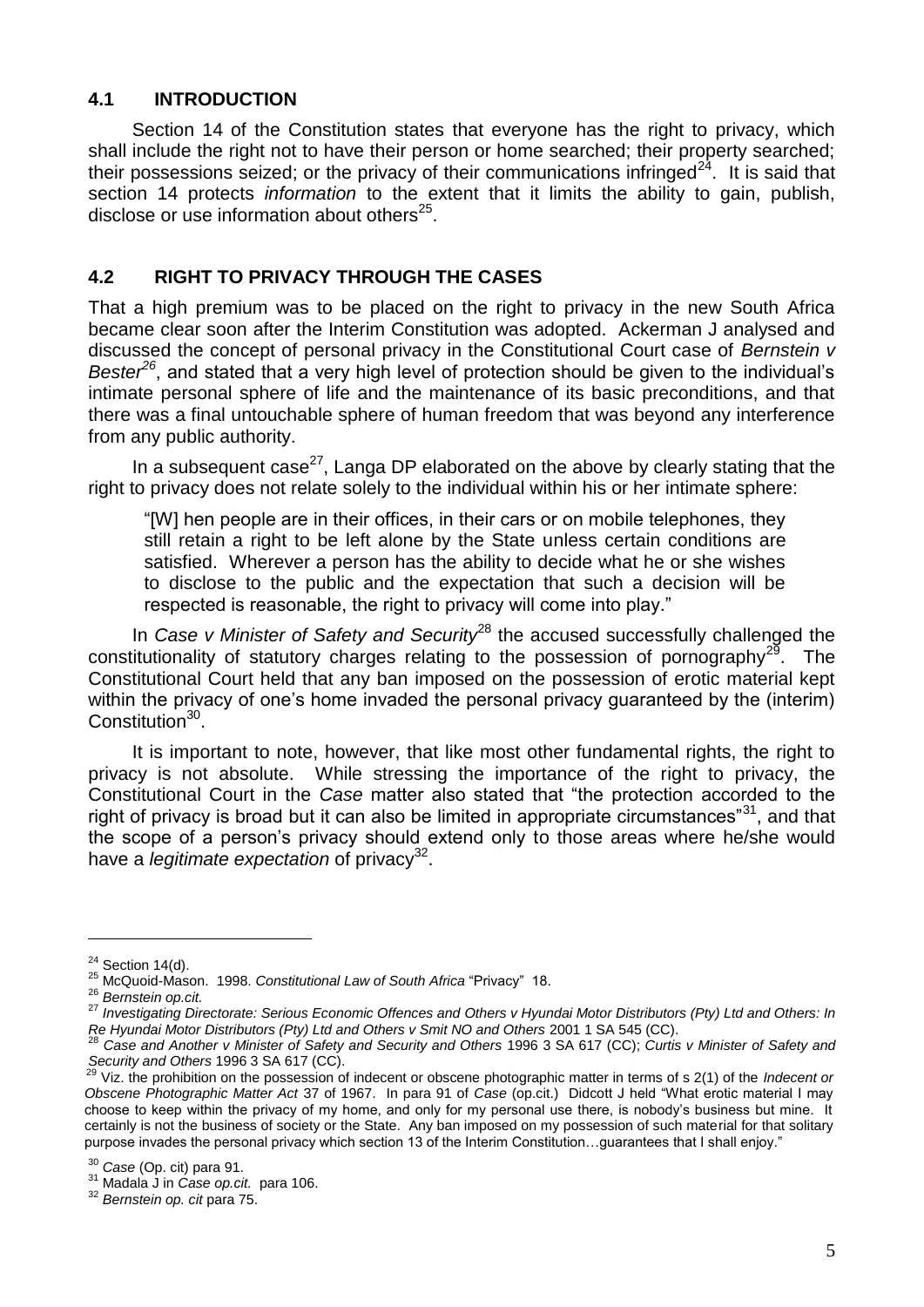It has been pointed out that a "legitimate expectation of privacy" will be that which society recognises as an objectively reasonable expectation of privacy<sup>33</sup>. This in turn means that a person cannot complain about an invasion of privacy if he/she has consented to having his/her privacy invaded, which consent may be express or implied.

In the *Bernstein* case supra, Ackerman J in his analysis of the *continuum* on which the legitimacy of an expectation of having one's privacy respected may fall, noted that "[t] his inviolable core is left behind once an individual enters into relationships with persons outside this closest intimate sphere; the individual's activities then acquire a social dimension and the right of privacy in this context becomes subiect to limitation."<sup>34</sup>

### **5. THE RIGHT TO FREEDOM OF EXPRESSION**

#### **5.1 INTRODUCTION**

In a democracy, freedom of expression is almost taken for granted. The press and other media, especially, rely heavily on this right. Section 16 of the Constitution provides that everyone has the right to freedom of expression, which includes freedom of the press and other media $35$  and freedom to receive or impart information or ideas $36$ .

As is the case with almost all the rights enumerated in the Bill of Rights, the right to freedom of expression is not absolute. Section 36 of the Constitution<sup>37</sup> sets out the circumstances under which a fundamental right may be limited. In addition, section 16 contains its own restrictions<sup>38</sup>, which provide that the right to freedom of expression does *not* protect the following: Propaganda for war; incitement for imminent violence; or advocacy of hatred that is based on race, ethnicity, gender or religion, and that constitutes incitement to cause harm. (These relate to the *content* of an expression, and are therefore beyond the scope of this paper.) Suffice it to say that these forms of expression can be limited even without adhering to Section 36<sup>39</sup>.

#### **5.2 CONSTITUTIONAL PROTECTION FOR SPAMMING?**

It is common cause that spam can be regarded as a subspecies of advertising, and as such, should be regarded as commercial expression<sup>40</sup>, which, in turn, attracts the protection afforded by Section 16(1)(b) of the Constitution. The next logical question relates to how far this protection would extend. Would spammers, for example, have the right to express themselves on private property without the consent of the owner?

To date, no court case dealing directly with this issue has been decided in South Africa. However, it is submitted that two recent decisions by our High Courts relating to the Constitutional protection of the (unauthorised) erection of billboards may be very illuminating, as both examined the question about the extent of protection accorded to *commercial* expression.

<sup>33</sup> De Waal *et al*. 1998. *The Bill of Rights Handbook* 212.

<sup>34</sup> *Bernstein* (op.cit.) para 77.

 $35$  Section 16 (1)(a).

<sup>36</sup> Section 16(1)(b). The right to freedom of expression also contains the right to freedom of artistic creativity (Section 16(1)(c)) and to academic freedom and freedom of scientific research (Section 16(1)(d)).

See paragraphs 2 and 3 above.

 $38$  Section 16(2).

<sup>39</sup> Rautenbach & Malherbe. 1996. *Constitutional Law* Johannesburg: Butterworths.

<sup>40</sup> De Waal at 243 defines commercial expression as "…expression proposing a commercial transaction. The most obvious example is advertising."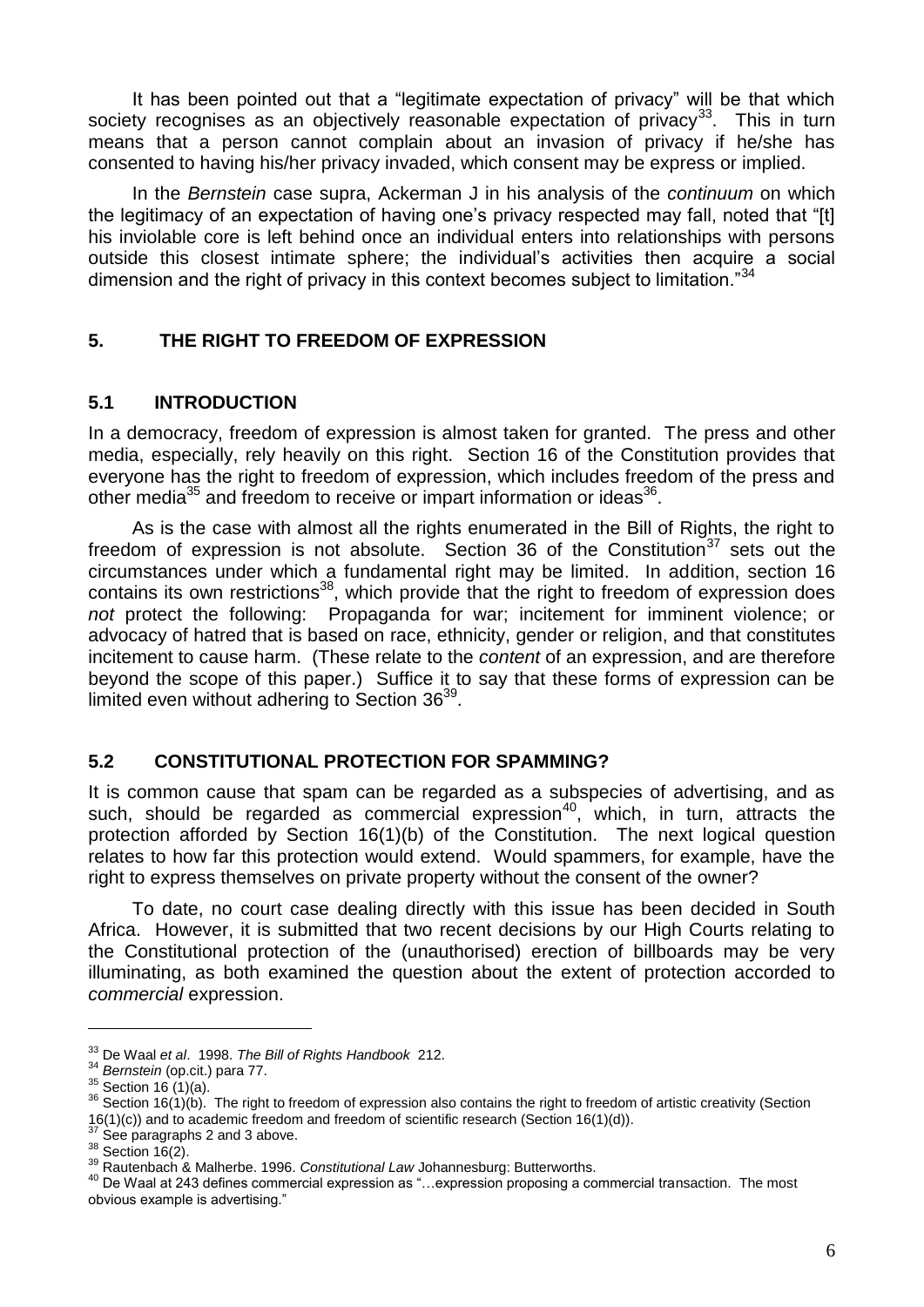In *North Central Local Council and South Central Local Council v Roundabout Outdoor (Pty) Ltd and Others<sup>41</sup>*, Kondile J made it clear that advertising is a form of commercial speech, and furthermore, that commercial speech itself is an entrenched right in terms of the Constitution<sup>42</sup>. However, it was further stated that there are elements of a right that constitute its core values and others that are at the periphery of protection (and are therefore accorded lesser protection.) Most commercial speech, the court found, is regarded as of peripheral value $43$ .

The learned Judge then proceeded to a Section 36 analysis of the facts in which the aim of the infringing legislation (namely to achieve the objective of traffic safety and to improve and preserve the appearance of the city) was weighed against the right to freely erect billboards as protected by the right to freedom of expression. It was found that the limitation of the right was indeed reasonable and justified.

In contrast to the above ruling, the Cape Provincial Division in *City of Cape Town v Ad Outpost (Pty) Ltd and Others<sup>44</sup>* found that a similar municipal by-law absolutely prohibiting the erection of billboards within certain areas was unconstitutional. Davis J furthermore cautioned against the "…tendency to conclude uncritically that commercial expression bears less constitutional recognition than political or artistic speech...<sup>45</sup>

In the Section 36 analysis the Court stated that the desired result of the by-law could have been achieved by means less damaging to the right in question – even if commercial expression is to be considered to carry less weight than other forms of expression $46$ .

The difference in conclusions reached by these two High Courts may be explained by the fact that the relevant by-law in *Ad Outpost* constituted a complete prohibition of commercial speech (in the form of outdoor advertising), while the by-law in *Roundabout* offered at least the possibility of permission being granted for the erection of an outdoor advertisement<sup>47</sup>. Nevertheless, the issue as to the status of commercial expression (and by implication, of spamming) remains unclear.

Against this background the provisions of the ECTA may now be examined.

<sup>41</sup> 2002(2) SA 625 (D & CLD).

 $42$  Ibid at 633 D.

 $43$  Ibid at 634 C – E; 635 A - B.

<sup>44</sup> 2000 (2) SA 733.

 $45$  Ibid at 749 D.

 $46$  Ibid at 750 J – 751 A.

<sup>47</sup> *North Central Local Council and South Central Local Council v Roundabout Outdoor (Pty) Ltd and Others* (op. cit) at  $635 D - E.$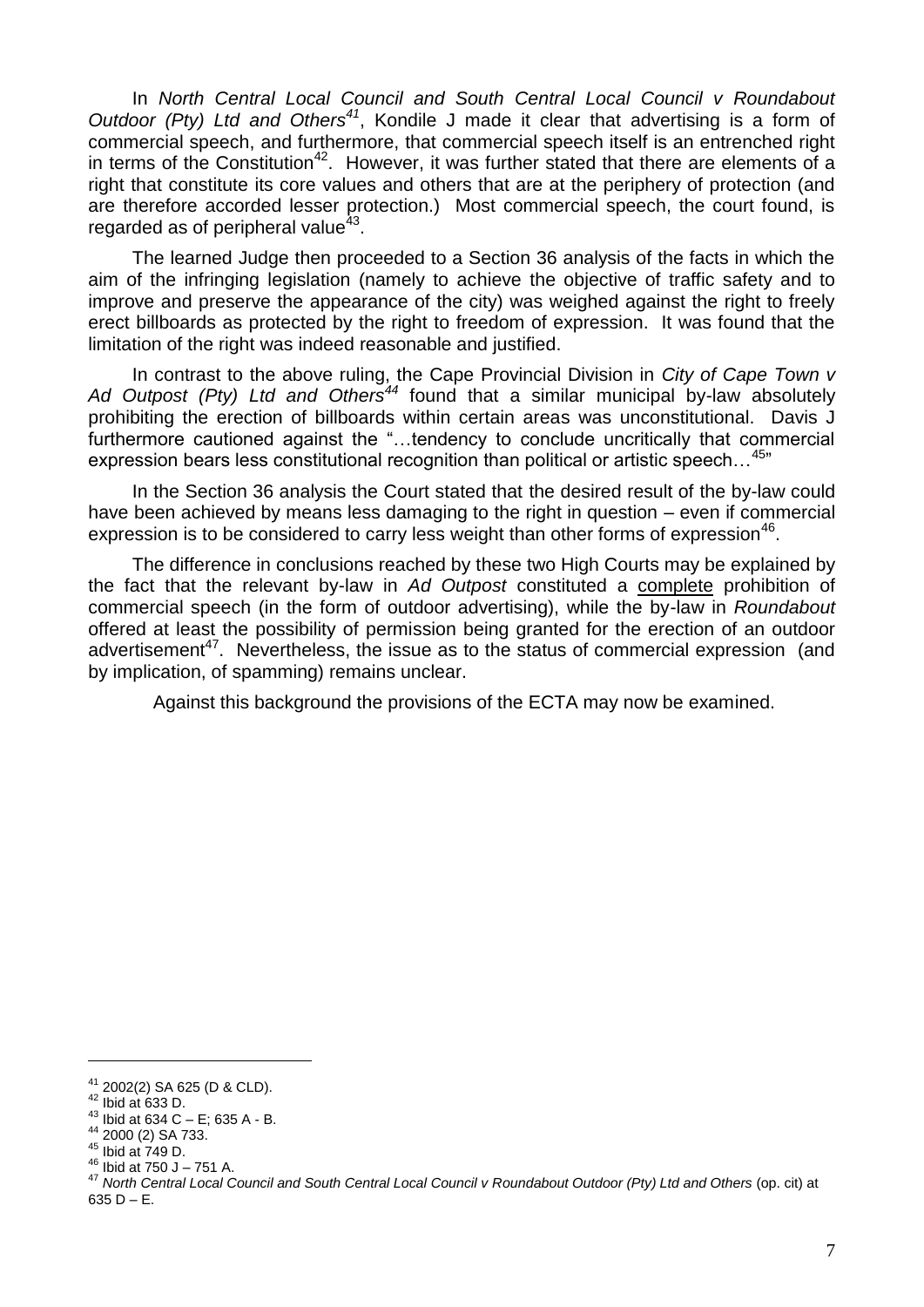### **6. ELECTRONIC COMMUNICATIONS AND TRANSACTIONS ACT**

### **6.1 INTRODUCTION**

The Electronic Communications and Transactions Act<sup>48</sup> was assented to on 31 July 2002 and it entered into force on 30 August  $2002^{49}$ . The ECTA repealed and replaces the Computer Evidence Act<sup>50</sup>.

Some of the objects of the ECTA are to<sup>51</sup>:

- (a) Remove and prevent barriers to electronic communications and transactions in South Africa;
- (b) Promote legal certainty and confidence in respect of electronic communications and transactions;
- (c) Ensure that electronic transactions in South Africa conform to the highest international standards; and
- (d) Develop a safe, secure and effective environment for the consumer, business and Government to conduct and use electronic transactions.

This section of the paper focuses on the salient provisions of the ECTA as provided for in Chapters VII $^{52}$  and VIII $^{53}$  thereof.

### **6.2 GENERAL PROVISIONS**

It is important to note that the ECTA must be interpreted in such a manner as not to exclude any statutory provisions nor the common law<sup>54</sup>.

# **6.3 CONSUMER PROTECTION**

#### **6.3.1 INTRODUCTORY REMARKS**

Part VII of the ECTA provides for the protection of consumers<sup>55</sup> that enter into electronic transactions. This part also deals with the receipt of unsolicited goods, services or communications.

It is interesting to note that the legislature confers the rights of protection as set out in this Part VII of the ECTA to all agreements entered into, irrespective of the legal system applicable to an agreement<sup>56</sup>. This provision ensures that a supplier cannot state that the agreement concluded electronically is governed by, for example, a legal system that places lesser obligations on the supplier. In addition hereto, section 49 provides that any provision that excludes the rights provided to consumers will be null and void.

<sup>50</sup> Act No. 57 of 1983.

 $\overline{a}$ 

 $56$  Section 47.

 $^{48}$  Act No. 25 of 2002 (hereinafter "ECTA").

<sup>49</sup> Proc R66 in *Government Gazette* 23809 of 30 August 2002.

 $51$  Section 2.

<sup>52</sup> Consumer Protection.

<sup>53</sup> Protection of Personal Information.

<sup>54</sup> Section 3.

<sup>55</sup> Defined in section 1 as "any natural person who enters or intends entering into an electronic transaction with a supplier as the end user of the goods or services offered by that supplier".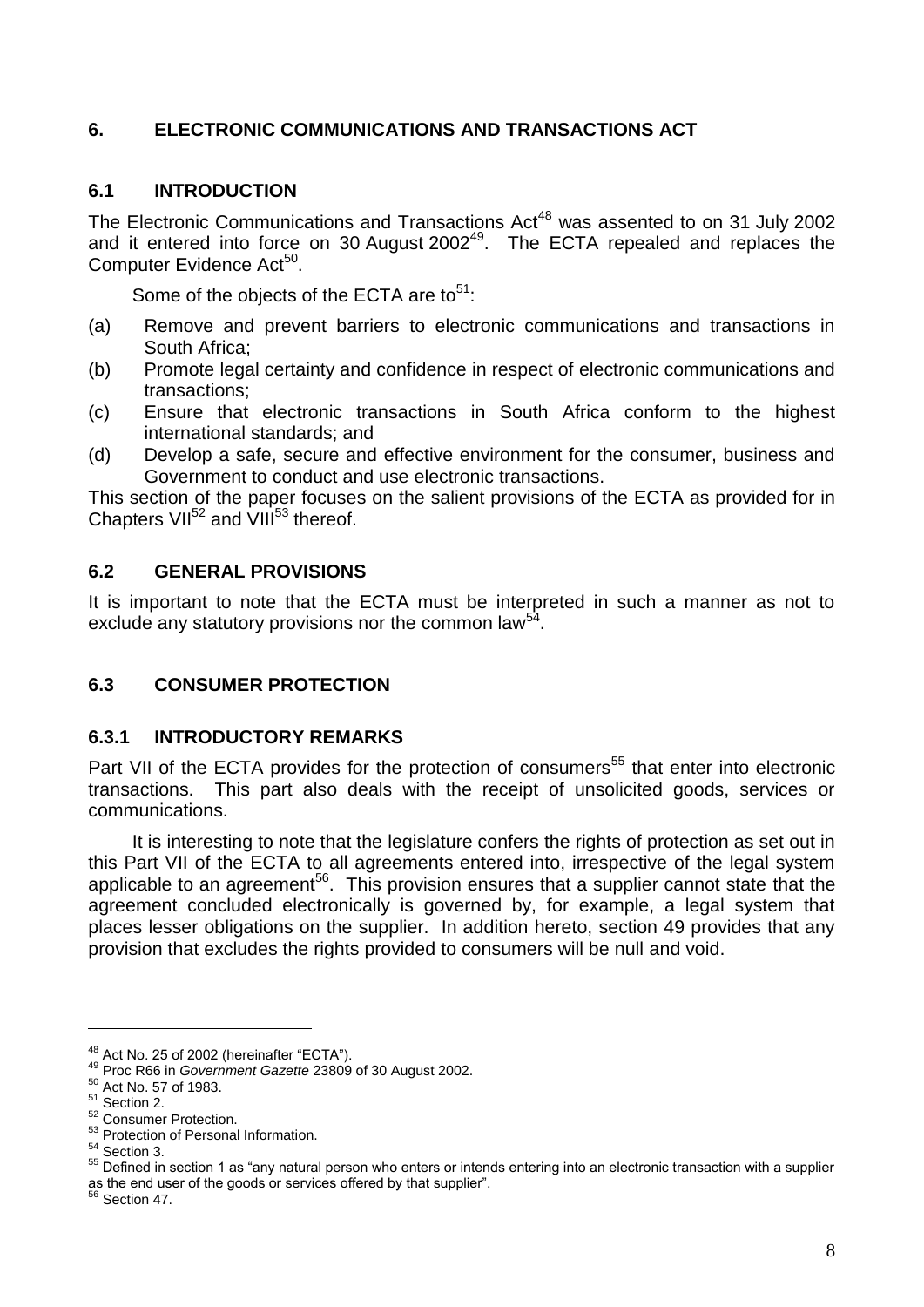#### **6.3.2 CONCLUDING TRANSACTIONS ON THE WEB**

Any supplier that wants to offer goods or services for sale, for hire or exchange on the Internet must provide certain information to consumers in the goods or services so offered. The following, amongst others, are required to be provided $57$ :

- (a) the full name and legal status of the supplier<sup>58</sup>;
- (b) full contact details<sup>59</sup>;
- (c) full description of the goods or services;
- (d) full price of the goods (inclusive of transport costs, taxes, etc)<sup>60</sup>;
- (e) terms of the agreement (including guarantees, the refund or exchange policy);
- (f) security procedures and privacy policy of the supplier in respect of payment, payment information and personal information of the consumer; and
- (g) reference to the cooling off period.

Section 44 provides an automatic right to cool off to consumers. In the event of an agreement to supply goods, the consumer may cancel the agreement within seven (7) days of receipt of such goods or in terms of an agreement to supply services; same may be cancelled within seven (7) days of having concluded the agreement. It should also be noted that this right to cool off also relates to all related credit agreements for the supply of the goods or services<sup>61</sup>. The only costs that may be recovered from the consumer are the direct costs related to returning the goods.

On the other hand, section 43(3) provides that a consumer may cancel an agreement within 14 days after having received the goods or services in the event that the supplier does not provide the required information or not allowing a consumer to review the electronic transaction, correct mistakes and to allow the consumer to withdraw from the transaction before it being completed.

There is also an obligation on suppliers to ensure a safe payment system being in place. Failing to provide this, could result in any damages suffered by the consumer being claimed back from the supplier<sup>62</sup>.

It should, however, be borne in mind that the right to cool off does not relate to the following transactions $63$ :

- (a) financial services;
- (b) auctions;
- (c) supply of foodstuffs intended for everyday use at home;
- (d) where the price for the supply of the goods are services are dependent on price fluctuations beyond the suppliers' control;
- (e) goods that were made for the consumer, where the nature of the goods dictate that they cannot be returned or in the case of goods that are likely to deteriorate or expire rapidly;
- (f) where audio or video recordings or computer software were unsealed by the consumer;
- (g) gambling or lottery services;
- (h) sale of newspapers, periodicals, magazines and books; and

<sup>59</sup> Physical address, telephone number, website address, e-mail address, *domicilium citandi et executandi* (ss43(1)(b);

 $\overline{a}$ 

 $61$  Section 44(2).

 $57$  Section 43(1).

 $58$  In the case of a juristic person, the registration number, names of office bearers and place of registration (s 43(1)(f)).

 $(c)$  &  $(g)$ .

Section  $43(1)(i)$ .

 $62$  Section 43(5) & (6).

 $63$  Section 42(2).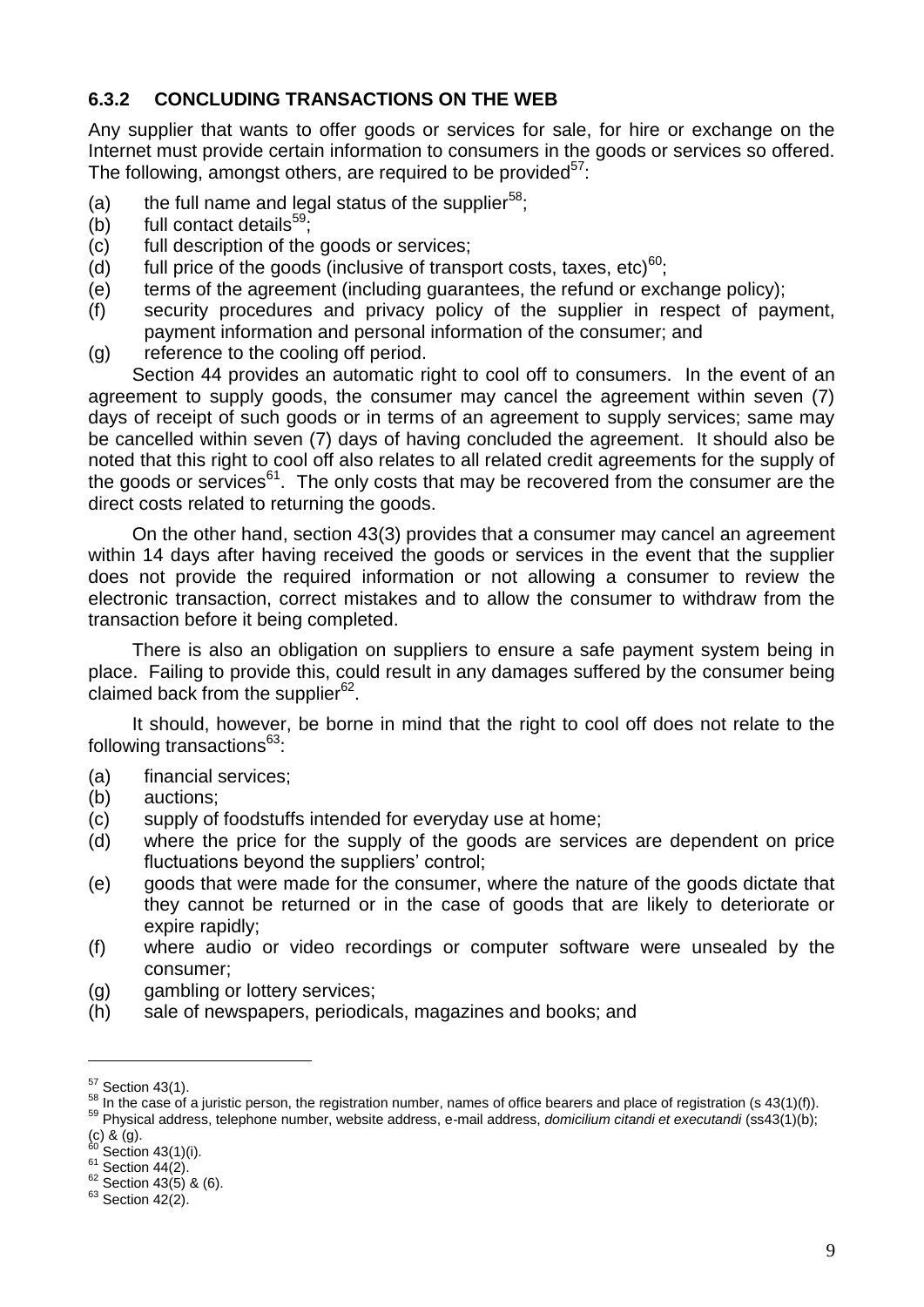(i) the provision of accommodation, transport, catering or leisure services and where the supplier undertakes to provide these services on a specific date or within specific period when the agreement is concluded.

#### **6.4 UNSOLICITED GOODS, SERVICES AND COMMUNICATIONS**

#### **6.4.1 SPAMMING DEFINED**

Spam may be defined as any form of unsolicited e-mail that is received. In its purist form, this definition could thus also include e-mails that are received from, for example family and friends, without having solicited the e-mail from the sender. However, such receipt of unsolicited e-mails is not the problem that is encountered by unsuspecting Internet users. Generaly, spamming refers to include amongst others<sup>64</sup>:

 $\triangleright$  Chain letters

 $\overline{a}$ 

- $\triangleright$  Pyramid schemes (including Multilevel Marketing)
- Other "Get Rich Quick" or "make Money fast" schemes
- $\triangleright$  Offers of phone sex and advertisements for pornographic web sites
- $\triangleright$  Offers of software for collecting e-mail addresses and sending unsolicited commercial e-mail ("UCE")<sup>65</sup>
- $\triangleright$  Offers of bulk e-mailing services for sending UCE
- $\triangleright$  Stock offerings for unknown start-up corporations
- $\triangleright$  Quack health products and remedies
- $\triangleright$  Illegally pirated software ("warez")
- $\triangleright$  Mail bombs (i.e. flooding of mail box or mail system)

Windows-based pop ups are also now used by spammers. These are very annoying when they pop up whilst working<sup>66</sup>.

#### **6.4.2 WHAT ARE THE PROBLEMS WITH SPAMMING?**

Spamming is very costly. However, the spammer does not carry the costs as these are ultimately borne by the end-user. These costs not only relate to the costs carried for access to the ISP, but a lot of time is wasted by having to wage through all unsolicited mail. In addition thereto, the network becomes slower $^{67}$ , which also has a cost  $i$ mplication<sup>68</sup>. Moreover, bandwidth is also wasted by junk mail which may, in turn, lead to an increase in the costs to the end-user.

In order to circumvent filters, used by ISPs, spammers often resort to fraud, i.e. by stating something other than advertisement in the subject line. In addition thereto, the email headers are often forged. In other cases spammers use an innocent third party's email address to send their mail from, with a result that both the receiving and innocent relaying systems are flooded by unwanted e-mails.

<sup>&</sup>lt;sup>64</sup> [http://www.cause.org/about/problem.shtml;](http://www.cause.org/about/problem.shtml) [http://internetprivacyfordummies.com/modules.php?op=modload&name;](http://internetprivacyfordummies.com/modules.php?op=modload&name)

<sup>65</sup> Unsolicited commercial e-mail, which is the biggest spamming problem [\(http://www.peterman.co.za/spam.html\)](http://www.peterman.co.za/spam.html).

<sup>&</sup>lt;sup>66</sup> These pop up windows must be distinguished from pop up windows on web sites. These are adverts, paid for by the vendor, which helps to sponsor the site that is being visited.

<sup>&</sup>lt;sup>67</sup> http://www.cause.org/about/problem.shtml</u>. For an Internet Service Provider ("ISP") time not only includes the processing time in their mail servers, but it also includes time spent on their CPUs, which slows down the other mail in their queues.

It has been estimated that if all 400 million Internet users were to spend only one hour per month to clear their e-mail boxes from junk mail, it will take to 4.8 billion hours (or 2.5 million working years per annum) – <http://www.peterman.co.za/spam.html>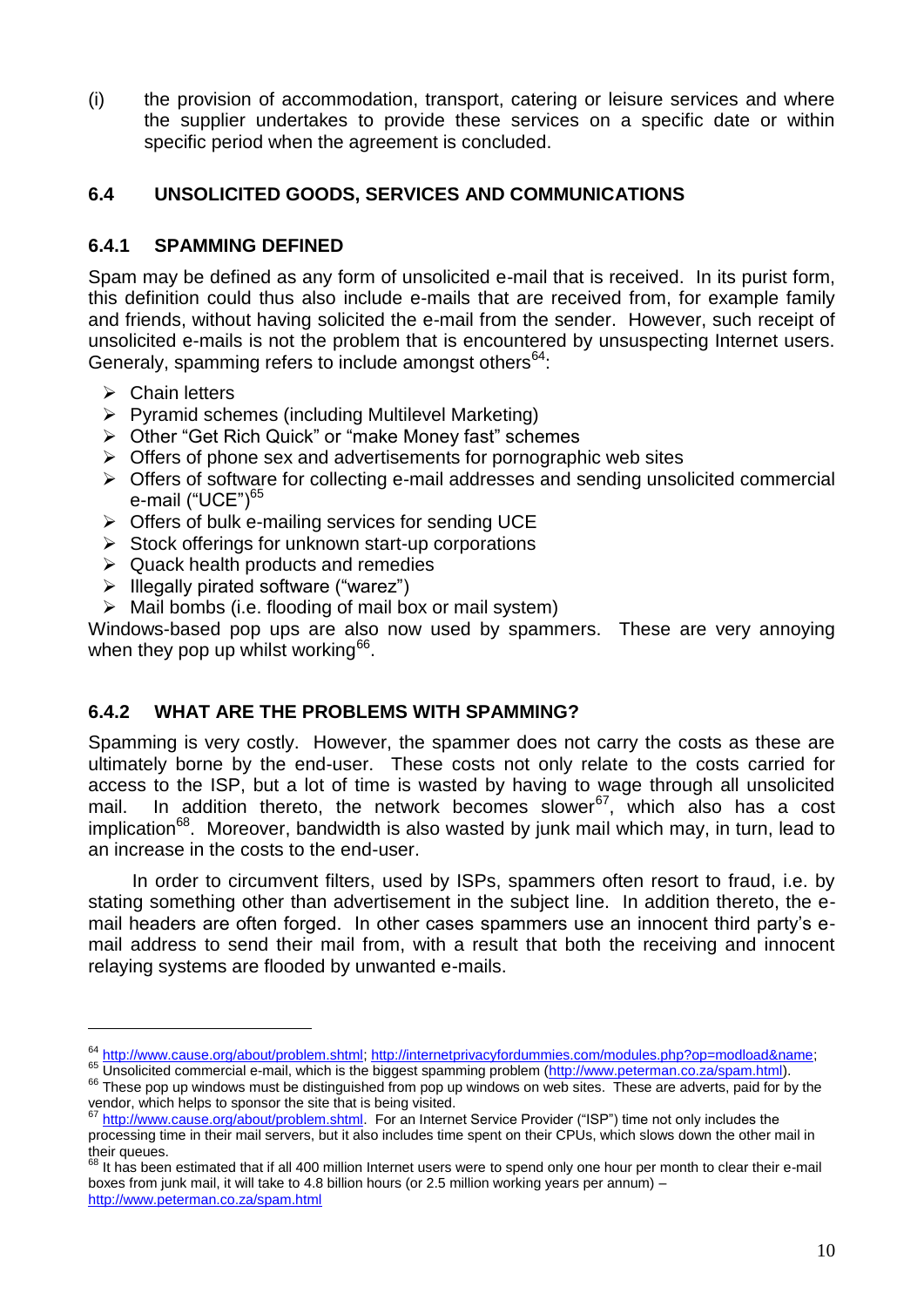Spamming also has a huge annoyance factor. One may be waiting for urgent mail to come through and instead vast quantities of unsolicited e-mails arrive in your mail box. It takes time to sort through the wanted and the unwanted e-mails. Spamming slows down your system, which leads to further frustration.

More importantly, one's constitutional right to privacy is infringed upon. A person pays for her/his e-mail address and same ought not to be in the public domain. The situation therefore presents itself where one person's (the e-mail user's) right to privacy must be weighed against another's (the spammer's ) right to freedom of expression. From the aforegoing discussion of these fundamental rights<sup>69</sup>, it is submitted that, should such a question ever be judicially scrutinized, precedence suggests that the right to privacy would be accorded the higher importance $70$ .

# **6.4.3 ETHICS OF SPAMMING<sup>71</sup>**

It is unethical to spam. Not only is spamming based on fraud and deceit, it also shifts the costs attached to spamming to the consumer. It also slows down the performance of the Internet. Lastly, spamming is also considered to be very rude – i.e. it is not acceptable to send unsolicited e-mails to others.

# **6.4.4 SOUTH AFRICAN LEGAL POSITION ON SPAMMING**

Section 45 of the ECTA does not prohibit spamming<sup>72</sup>, but it places an obligation on a person that sends UCE to provide:

- (a) a consumer with an option to cancel her/his subscription to the mailing list<sup>73</sup>;
- (b) identifying particulars from the source from which the person's particulars were obtained $^{74}$ .

Failure to comply with the above may result, upon conviction, in a fine or imprisonment not exceeding 12 months<sup>75</sup>. Any person who continues sending unsolicited e-mails, after having been advised that same is not welcome, is also guilty of an offence. Upon conviction the same penalties as aforestated may be imposed<sup>76</sup>. In practice, this does not work, as an e-mail requesting the removal from an e-mail list is often used to confirm the recipient's e-mail address to which spammers then continue sending unsolicited e-mails.

UCE is not defined in the ECTA. However, it is submitted that Gereda's<sup>77</sup> interpretation is the correct one, i.e. spamming as a general nuisance is not prohibited by the ECTA, but only those e-mails that have as an end-goal some commercial gain. It is submitted that this lack by the legislature in addressing spamming as a general problem

<sup>69</sup> Paragraphs 4 and 5 *supra*.

 $70$  Compare the importance placed by the Constitutional Court on privacy in the cases discussed under paragraph 4.2 above, to the lesser importance placed on the right to commercial expression by the High Court in *Roundabout* (op.cit). <sup>71</sup> [http://www.biz-community.com/AntiSpamPolicy.aspx;](http://www.biz-community.com/AntiSpamPolicy.aspx) [http://www.cause.org/about/problem.shtml;](http://www.cause.org/about/problem.shtml)

<sup>72</sup> S Gereda. Sep. 2003 "The Truth about Spam" *De Rebus* 51 (hereinafter "Gereda") criticises G Ebersöhn's article in 2003 (July) *De Rebus* 25 in which he stated that 'section 45(3) provides that where A sends B an unsolicited message and fails to include an opt-out option in the message, he commits an offence. Gereda is of the opinion that some sort of commercial gain is necessary before one can state that there was a breach of the provisions of the ECTA.

Section  $45(1)(a)$ .  $74$  Section  $45(1)(b)$ .

 $75$  Section 45(3) read with section 89(1).

 $76$  Section 45(4).

<sup>77</sup> *Cf* note 23.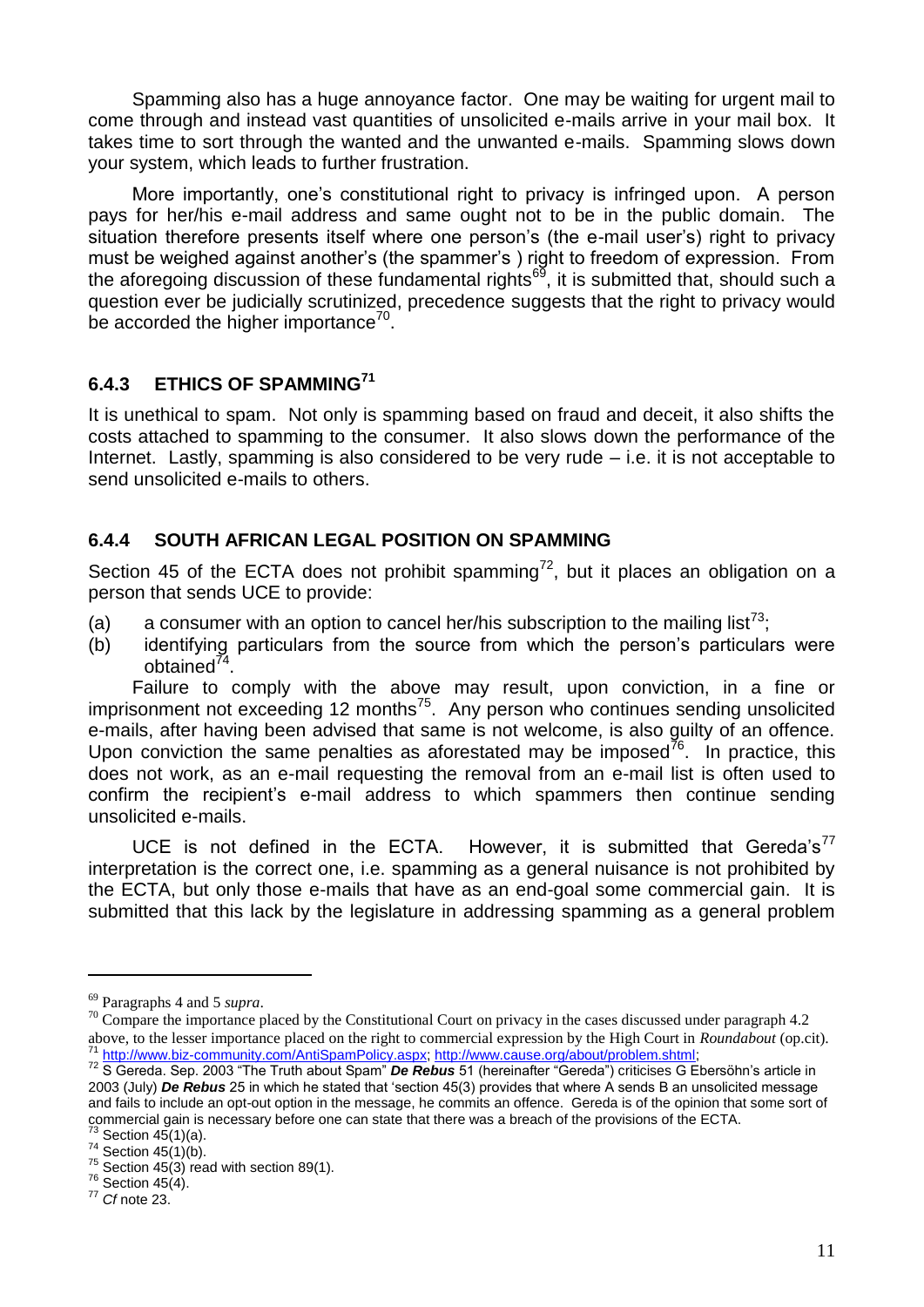that needs to be curbed is regrettable, in that there is no penalty for spamming in its broader sense.

Furthermore, it is indeed ironic<sup>78</sup> that, despite its undesirability, a total prohibition on spam could violate the Constitutional right to freedom of expression<sup>79</sup> This does not, however, mean that there is absolutely no way of addressing spamming as a problem at, for example, the work place. As an employer one can prohibit spamming at the work place through policy, linked to the organisation's disciplinary code<sup>80</sup>. Internet users can also report spammers to their ISP, usually at the address abuse@.... The ISP will then investigate the complaint and remove the spammer from utilising its website.

#### **6.5 PERSONAL INFORMATION**

#### **6.5.1 PRIVACY**

Section 14 of the Constitution guarantees the right to privacy. However, the computer age does not always recognise the unsuspecting users', and in particular that of unsophisticated internet users', right to privacy.

#### **6.5.2 PERSONAL INFORMATION**

Part VIII of the ECTA deals with the right to privacy. It provides for the *voluntary* compliance with the principles of the collection of personal information. However, if an organisation opts to comply with the principles it must comply with all the provisions of section 51.

Personal information is any information that is about an identifiable individual and it includes, amongst others $81$ :

- $\triangleright$  Information relating to the race, sex, gender, nationality, ethnicity, etc, of an individual;
- $\triangleright$  Information relating to the educational qualifications; medical, criminal and employment history of an individual;
- $\triangleright$  The views or opinions of an individual about another, subject to certain exclusions, etc.

Section 51 of the ECTA lays down a set of principles within which data controllers<sup>82</sup> ought to operate. These include, *inter alia:*

- $\triangleright$  Data may only be collected with the *express* written permission of a data subject<sup>83</sup>;
- $\triangleright$  Data controllers may not collect information that is not useful for a lawful purpose;
- $\triangleright$  The information may not be used for any reason other than the reason for which same is collected, unless the data subject gives her/his *express* written permission to doing so;
- $\triangleright$  Information that has become obsolete must be destroved, etc.

 $\overline{a}$ 

82 Defined in section 1 as "any person who electronically requests, collects, collates, processes or stores personal information from or in respect of a data subject". The latter, in turn, is defined as "any nature person from or in respect of whom personal information has been requested, collected, collated, processed or stored, after the commencement of the Act".

<sup>&</sup>lt;sup>78</sup> As pointed out by Gereda (op.cit) at 52.

<sup>79</sup> *Cf* the discussion of the *Roundabout* and *Ad Outpost* cases in paragraph 5.2 above.

<sup>80</sup> As an employer, one must, however, be wary of the provisions of, in particular, section 6 of the Regulation of Interception of Communications and Provision of Communication Related Information Act No. 70 of 2002.

<sup>&</sup>lt;sup>81</sup> Section 1.

 $83$  Section 51(1) – emphasis added.